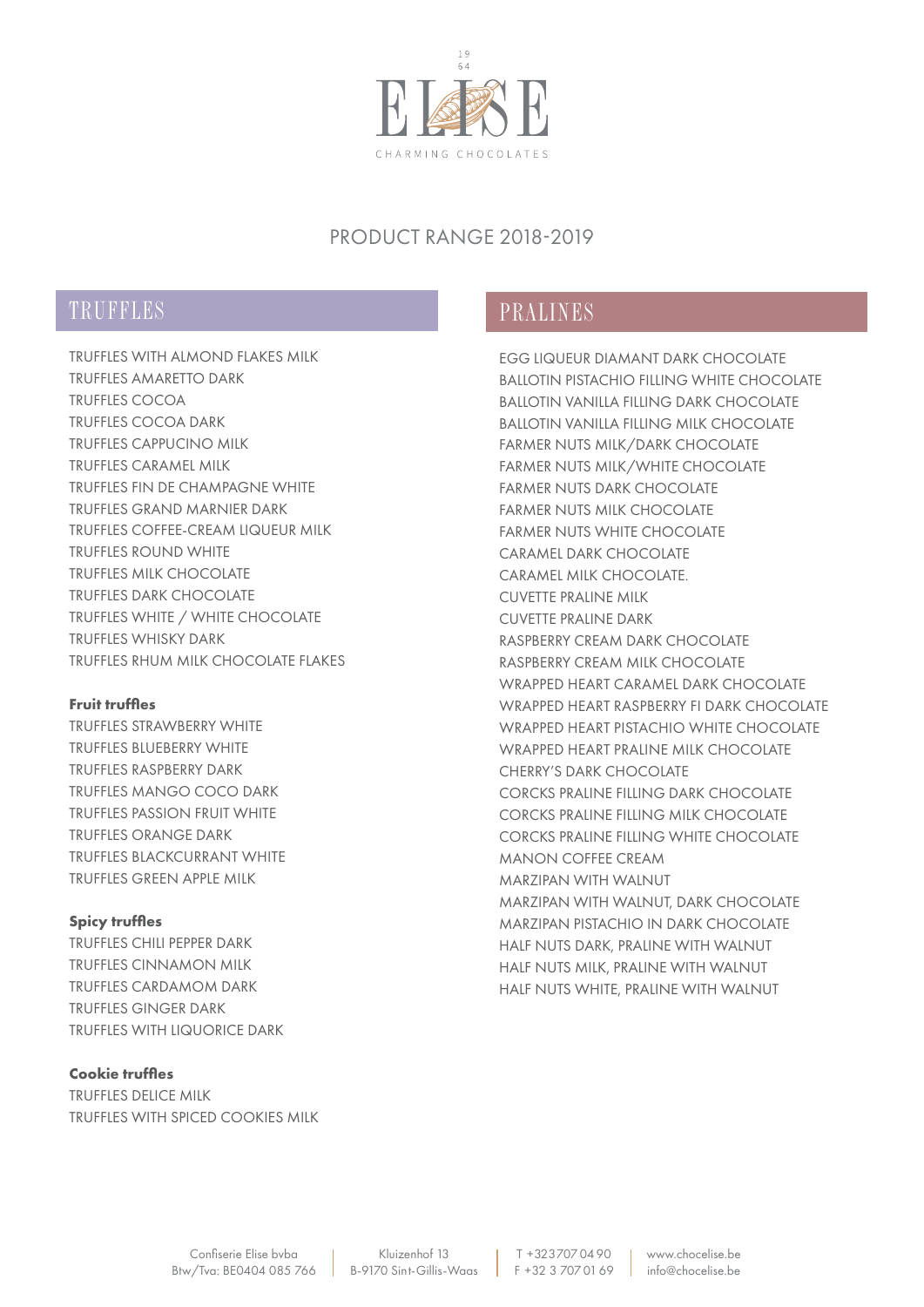

## PRODUCT RANGE 2018-2019

HAZELNUTS DARK CHOC. HAZELNUTS MILK CHOC.

ORANGE PEEL DARK CHOC. ORANGE PEEL MILK CHOC. ORANGE PEEL WHITE CHOC.

ORANGE SLICE HALF DIPPED

DARK CHOC. WITH NUTS AND RAISINS MILK CHOC. WITH NUTS AND RAISINS WHITE CHOC. WITH NUTS AND RAISINS

CRISPY DISCS CARAMELFILLING DARK/MILK CHOCOLATE CRISPY DISCS CARAMELFILLING MILK/WHITE CHOCOLATE CRISPY DISCS CARAMELFILLING WHITE/MILK CHOCOLATE

# **ELISETTES**

ELISETTES WITH NORI DARK CHOCOLATE ELISETTES SALTED CARAMEL DARK CHOCOLATE ELISETTES WITH NUTS DARK CHOCOLATE ELISETTES WITH NUTS MILK CHOCOLATE ELISETTES WITH NUTS WHITE CHOCOLATE ELISETTES ORANGE DARK CHOCOLATE ELISETTES BERGAMOT DARK CHOCOLATE ELISETTES RASPBERRY DARK CHOCOLATE ELISETTES MINT DARK CHOCOLATE ELISETTES PRALINE DARK CHOCOLATE

FLOWERS DARK CHOC. FLOWERS MILK CHOC. FLOWERS WHITE CHOC.

PUPPETS PISTACHIO WHITE CHOC. PUPPETS PRALINE DARK CHOC. PUPPETS PRALINE MILK CHOC. PUPPETS PRALINE WHITE CHOC. PUPPETS VANILLA DARK CHOC. PUPPETS VANILLA MILK CHOC. PUPPETS PLAIN DARK CHOC. PUPPETS PLAIN MILK CHOC. PUPPETS PLAIN WHITE CHOC.

SNOWMEN PISTACHIO WHITE CHOC. SNOWMEN PRALINE MILK CHOC. SNOWMEN VANILLA DARK CHOC.

LITTLE ANIMALS EGG LIQUEUR DARK CHOC. LITTLE ANIMALS BANANA MILK CHOC. LITTLE ANIMALS RASPBERRY DARK CHOC. LITTLE ANIMALS RASPBERRY MILK CHOC. LITTLE ANIMALS PRALINE MARBRE LITTLE ANIMALS PISTACHIO WHITE LITTLE ANIMALS PRALINE DARK CHOC. LITTLE ANIMALS PRALINE MILK CHOC. LITTLE ANIMALS PRALINE WHITE CHOC. LITTLE ANIMALS SPICED COOKIES MILK CHOC. LITTLE ANIMALS VANILLA DARK CHOC. LITTLE ANIMALS VANILLA MILK CHOC. LITTLE ANIMALS PLAIN DARK CHOC. LITTLE ANIMALS PLAIN MILK CHOC. LITTLE ANIMALS PLAIN WHITE CHOC.

CHICKEN MARBLED WITH PRALINE CHICKEN PRALINE MILK CHOCOLATE HARE MARLBLED WITH PRALINE HARE PRALINE MILK CHOCOLATE HARE PRALINE DARK CHOCOLATE DUCK PRALINE MILK CHOCOLATE

T +32 3 707 04 90 F +32 3 707 01 69